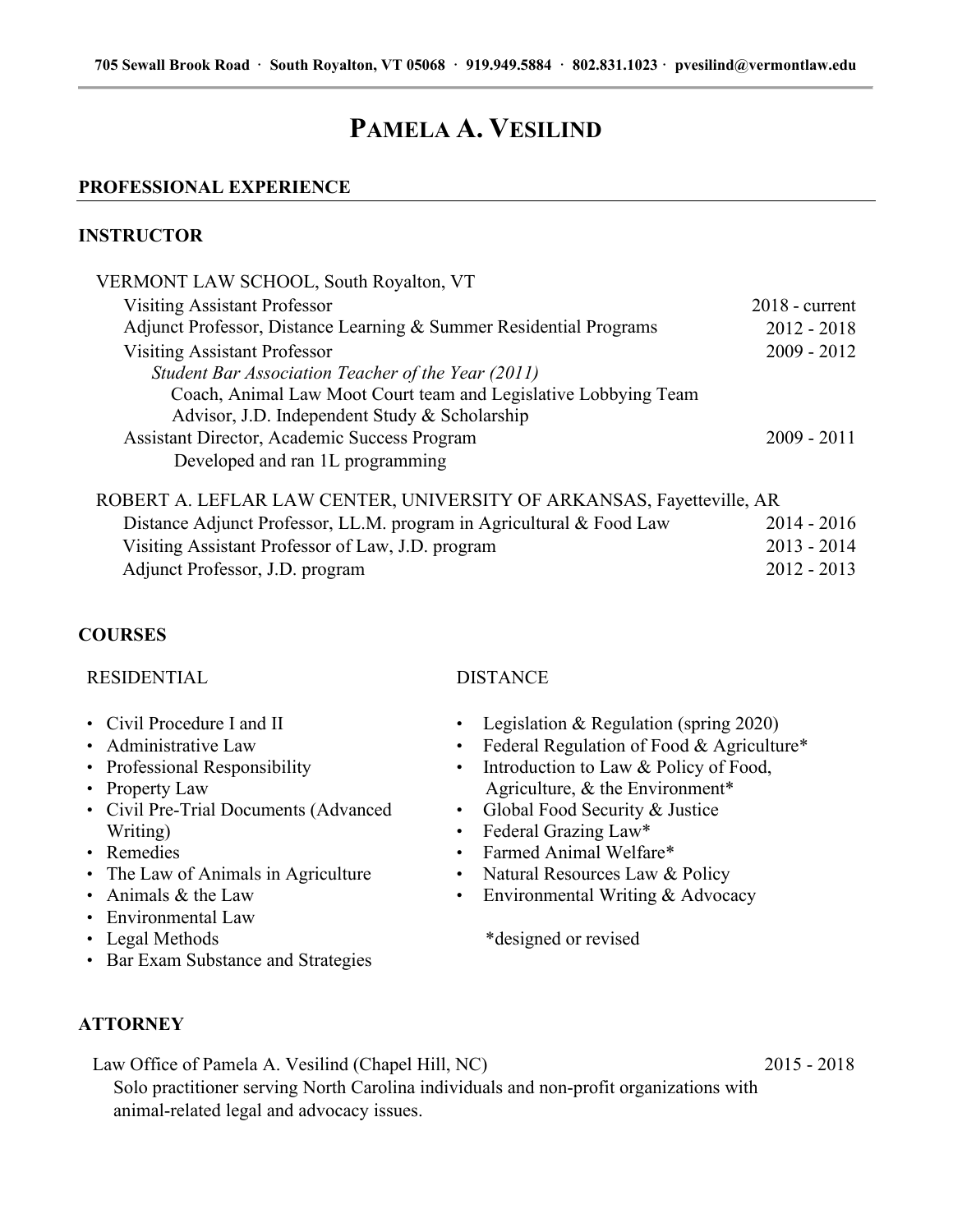## **ADDITIONAL EXPERIENCE**

| CHITTENDEN SUPERIOR COURT, Burlington, VT<br>Law Clerk to the Honorable Dennis R. Pearson                         | $2008 - 2009$ |
|-------------------------------------------------------------------------------------------------------------------|---------------|
| SOUTHERN ENVIRONMENTAL LAW CENTER, Chapel Hill, NC<br>Legal Intern                                                | 2007          |
| UNITED STATES DISTRICT COURT FOR THE DISTRICT OF COLUMBIA<br>Legal Extern to the Honorable Colleen Kollar-Kotelly | 2007          |
| PHYSICIANS COMMITTEE FOR RESPONSIBLE MEDICINE, Washington, D.C.<br>Legal Intern, Litigation                       | 2006          |
| DATADIRECT (PROGRESS SOFTWARE), Morrisville, NC<br>Director of Marketing                                          | $2000 - 2005$ |
| PROGRESSIVE STRATEGIES, INC., New York, NY<br>Senior Market Analyst & Project Manager                             | 1998 - 2000   |

## **SELECTED PUBLICATIONS**

Chapter, *Downward Harmonization: NAAEC and Industrial Livestock Production in Mexico*, in NAFTA AND SUSTAINABLE DEVELOPMENT: THE HISTORY, EXPERIENCE, AND PROSPECTS FOR IMPLEMENTATION (Cambridge Univ. Press, 2015).

*Animal Husbandry Redux: Redefining "Acceptable Agricultural Practices" for Locally-Sourced Foods*, 28 ABA NAT. RESOURCES & ENV'T 37 (Fall 2013).

*Pre-Empting Humanity: Why* National Meat Association v. Harris *Answered the Wrong Question*, 65 ME. L. REV. 311 (Spring, 2013).

*Emerging Constitutional Threats to Food Labeling Reform*, 17 NEXUS: CHAP. J. L. & POL'Y 59 (2012).

*Continental Drift: Agricultural Trade & the Widening Gap between European Union & United States Animal Welfare Laws*, 12 VT. J. ENVTL. L. 223 (Winter 2011).

*NAFTA's Trojan Horse & the Demise of the Mexican Hog Industry*, 42 U. MIAMI INT.-AM. L. REV. 2 (Summer 2011).

*Animal Law, Obscenity, & the Limits of Government Censorship, 4 CHAR. L. REV. 59 (2009)* (coauthored with Cheryl Hanna).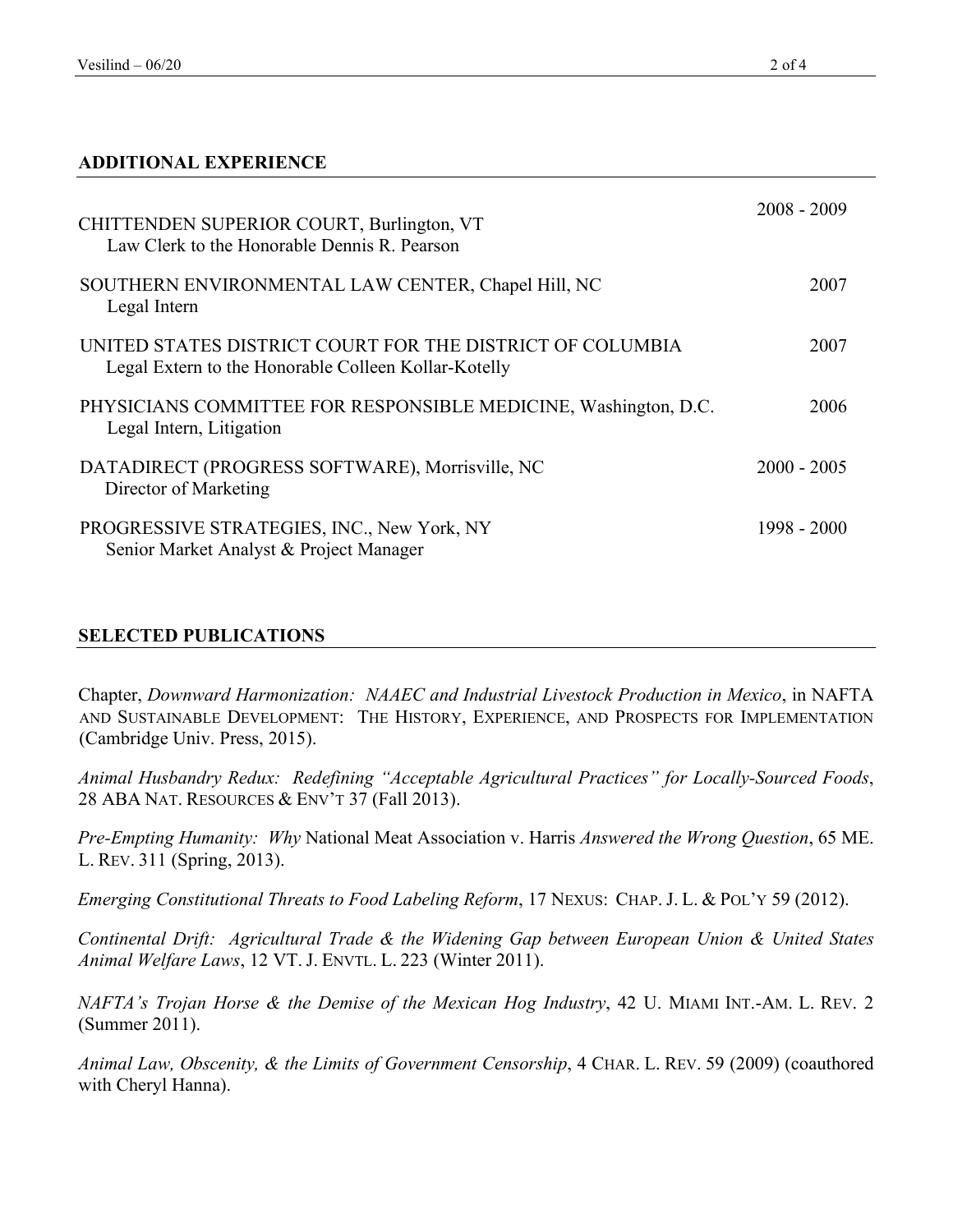## **SELECTED PRESENTATIONS**

*Climate Change Implications of Genetic Engineering in Animal Agriculture*, Yale University, New Directions in Environmental Law conference (2017).

Animal Law Symposium, University of North Carolina School of Law, Chapel Hill, NC *Constitutional Disputes in Shelter Law Case* (2017) *Welfare Policy in N.C. Poultry Production* (2016) *Canary in a Coalmine: Federalism Conflicts in Welfare Legislation* (2015)

American Association of Law Schools (AALS) annual meeting presentations: *Animals & Exigency*, Animal Law and Juvenile & Family Law panel (2015) *Rethinking Labels & Standards of Identity*, Agricultural & Food Law and Medicine & Healthcare Law panel (2013) *Enriching the 1L Experience: Taking the Terror out of Public Speaking*, Teaching Methods panel (2011)

*Food, Technology, & the Environment*, Public Interest Environmental Law Conference (PIELC), University of Oregon (2014).

*Pre-Empting Humanity: Why* National Meat Association v. Harris *Asked and Answered the Wrong Question*, paper presentation at Maine Law Review Food Law Symposium (2013).

*Federal Regulations & Farmed Animal Welfare*, Animal Law Conference, Lewis & Clark School of Law (2012).

*Consumers' Illusory Right to Know*, Chapman School of Law, Nexus Journal Food Law Symposium (2011).

*Food Labeling & Commercial Speech after* Sorrell v. IMS, Constitutional Constraints on State Health Care & Privacy Regulation Symposium, Univ. of New Hampshire School of Law (2011).

*Expanding First Amendment Protections for Commercial Speech*, DePaul Univ. School of Law, *United States v. Stevens* Symposium (2010).

*An Alternative Labeling Proposal for Humane & Healthy Animal Practices*, The Global Politics of Food, LatCrit Conference, Mexico City (2010).